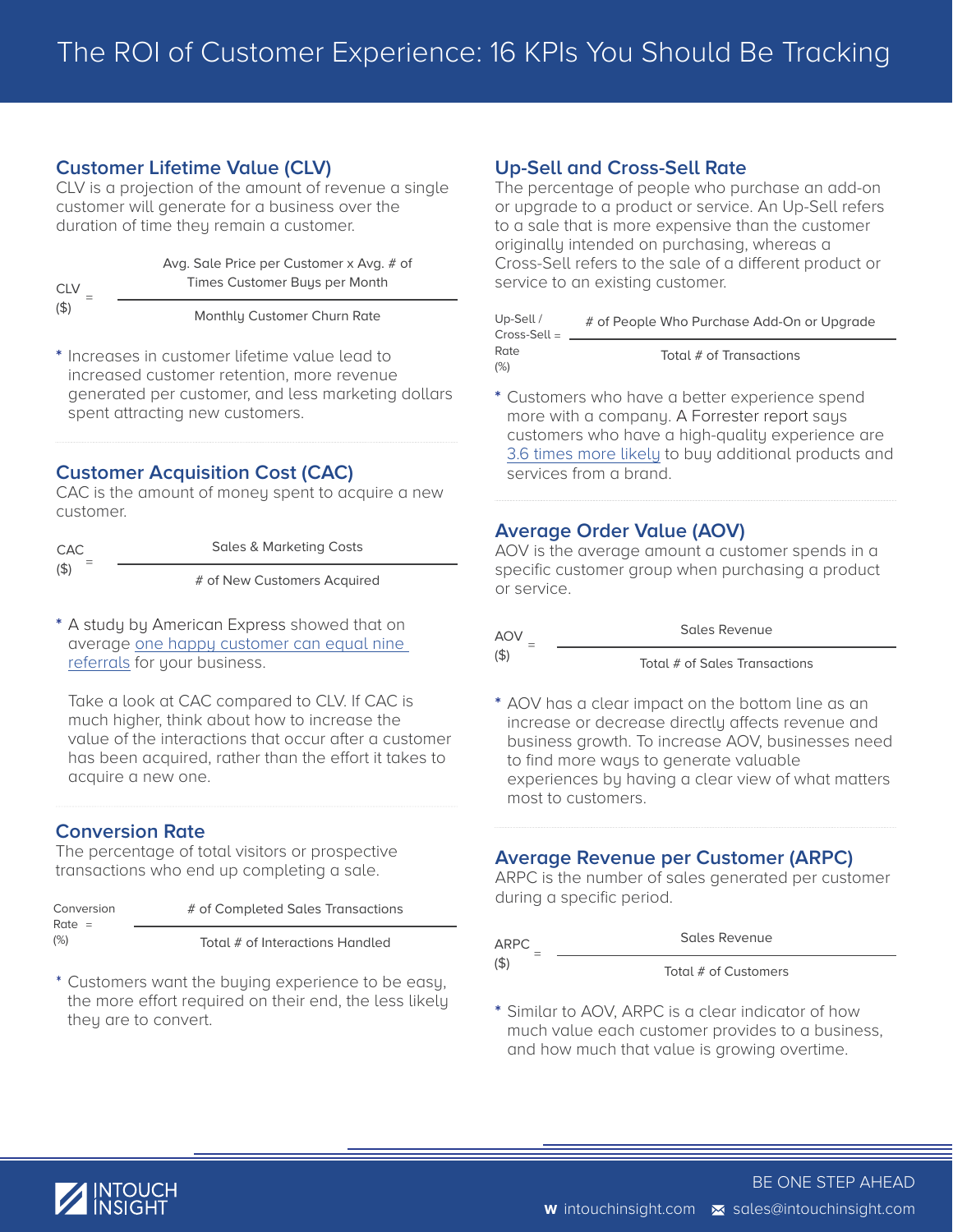#### **Net Promoter Score (NPS)**

NPS is a customer feedback tool that measures client satisfaction and loyalty to a brand. NPS data is gathered through a scaled survey question and measured on a scale of -100 to +100.

NPS = % of Promoters - % of Detractors

Promoters are customers who are devoted to a **\*** brand; they are the bread and butter of a business. Passives are often happy customers but are indifferent to the products or services and less loyal than promoters. Detractors are customers who are not satisfied and will likely not remain long-term.

#### **Customer Churn Rate**

The percentage of customers who do not return to a company after making a purchase either by not making a repeat purchase or by canceling their service during a specific period.

| Churn       | # of Lost Customers   |
|-------------|-----------------------|
| Rate<br>(%) | # of Active Customers |

Customer churn can mean the percentage of **\*** customers who don't return to a business, people who unsubsubscribe from an email list, or unfollows on social media.

### **Customer Retention Rate**

The percentage of customers who remain with a company over a period.

|                          | # of Customers at End of Period - # of Customers |
|--------------------------|--------------------------------------------------|
| Retention<br>$=$<br>Rate | <b>Acquired During Period</b>                    |
| (%)                      | Total # of Customers at Start of Period          |

Similar to customer churn rate, customer retention is **\*** extremely valuable for company growth. [Research](https://hbr.org/2014/10/the-value-of-keeping-the-right-customers)  [indicates](https://hbr.org/2014/10/the-value-of-keeping-the-right-customers) that a [5% increase in customer retention](https://hbr.org/2014/10/the-value-of-keeping-the-right-customers) can increase company revenue by 25-95%.

#### **Customer Effort Score (CES)**

CES is measured through a customer satisfaction survey to determine the amount of effort a customer required to accomplish a task. Typically measured on a defined number scale through a post-interaction survey. A CES score of 1 indicates low effort.

- $CFS =$  % of Respondents Who Indicate Low Effort % of Respondents Who Indicate High Effort
- The customer effort score is a highly actionable **\*** piece of customer feedback as it provides insights around a specific event or circumstance along the customer journey.

## **Customer Satisfaction (CSAT)**

CSAT is typically measured through a customer feedback survey represented on a scale of 0 to 100 percent. If the scale goes from 1 to 5, only customers who rated 4 or 5 should be included as a satisfied customer.

| <b>CSAT</b> | # of Satisfied Customers                 |
|-------------|------------------------------------------|
| (%)         | Total # of Satisfaction Survey Responses |

Measuring customer satisfaction is crucial to **\*** ensuring brand standards are aligned with customer expectations and is useful for uncovering customer pain points.

#### **Net Emotion Score (NES)**

NES is the difference between positive and negative emotions associated with a product, service, or brand. Positive emotions are associated with feelings such as happiness, pleasure, and trust. Whereas negative emotions are associated with feelings such as dissatisfaction, frustration, and neglect.

NES = Avg. of Positive Emotions - Avg. of Negative Emotions

The idea is to determine which emotions best reflect **\*** a brands values and represent a competitive differentiator. Use the NEV to measure these emotions to determine the level of value being provided to customers.